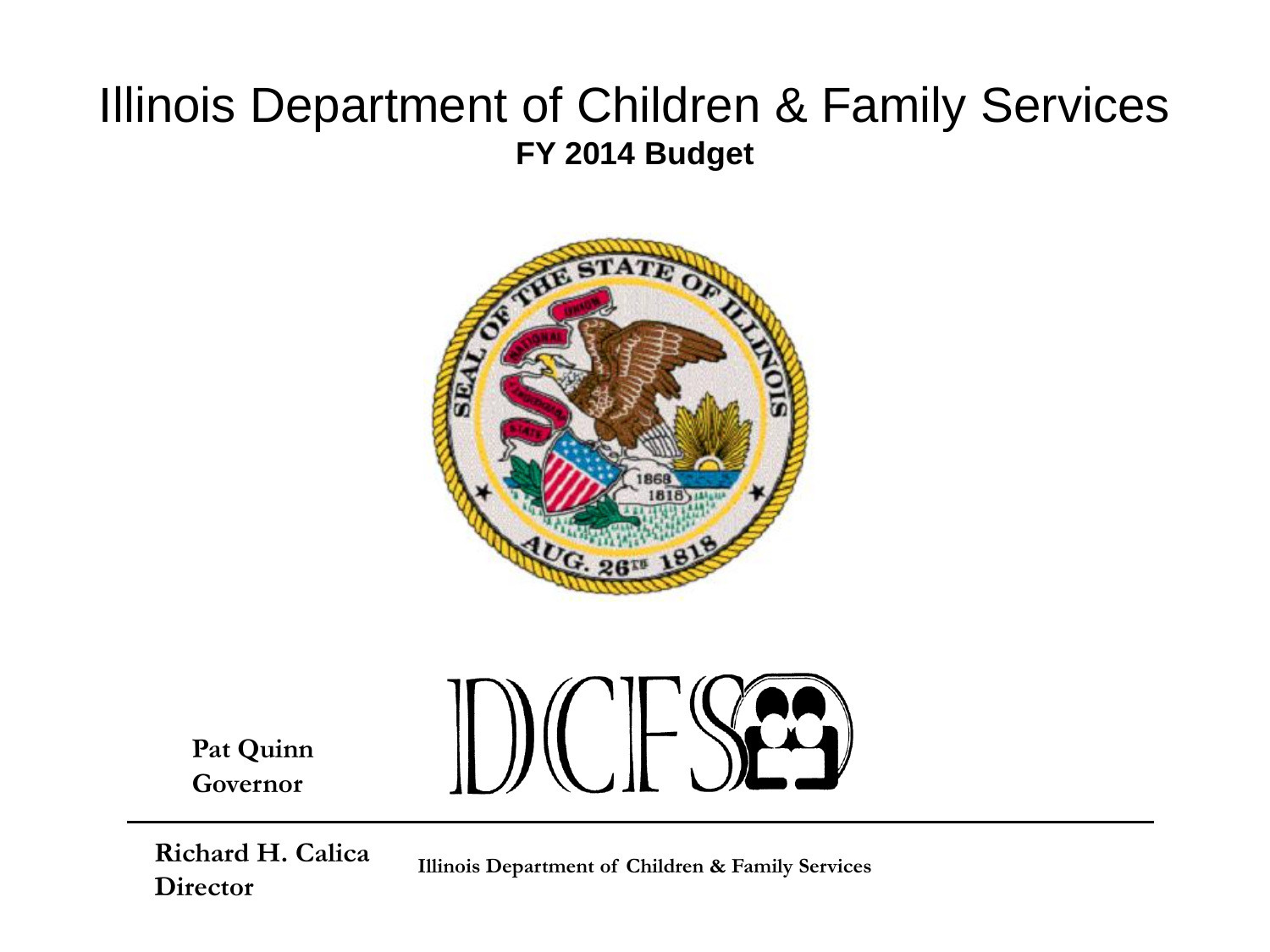# DCFS Overview

- Created in 1964, DCFS has the primary responsibility of protecting children and strengthening families through the investigation and intervention of suspected child abuse or neglect by parents and other caregivers.
- DCFS provides services to help children remain safely in their homes whenever possible or reunify them with their families.
- When reunification is not an option, DCFS is equally committed to promoting adoption by loving families to provide children with the permanent, safe, and nurturing homes they need and deserve.
- DCFS receives, investigates and acts on a report of suspected child abuse or neglect every five minutes, child sexual abuse every two hours, and a child death by abuse or neglect every 36 hours.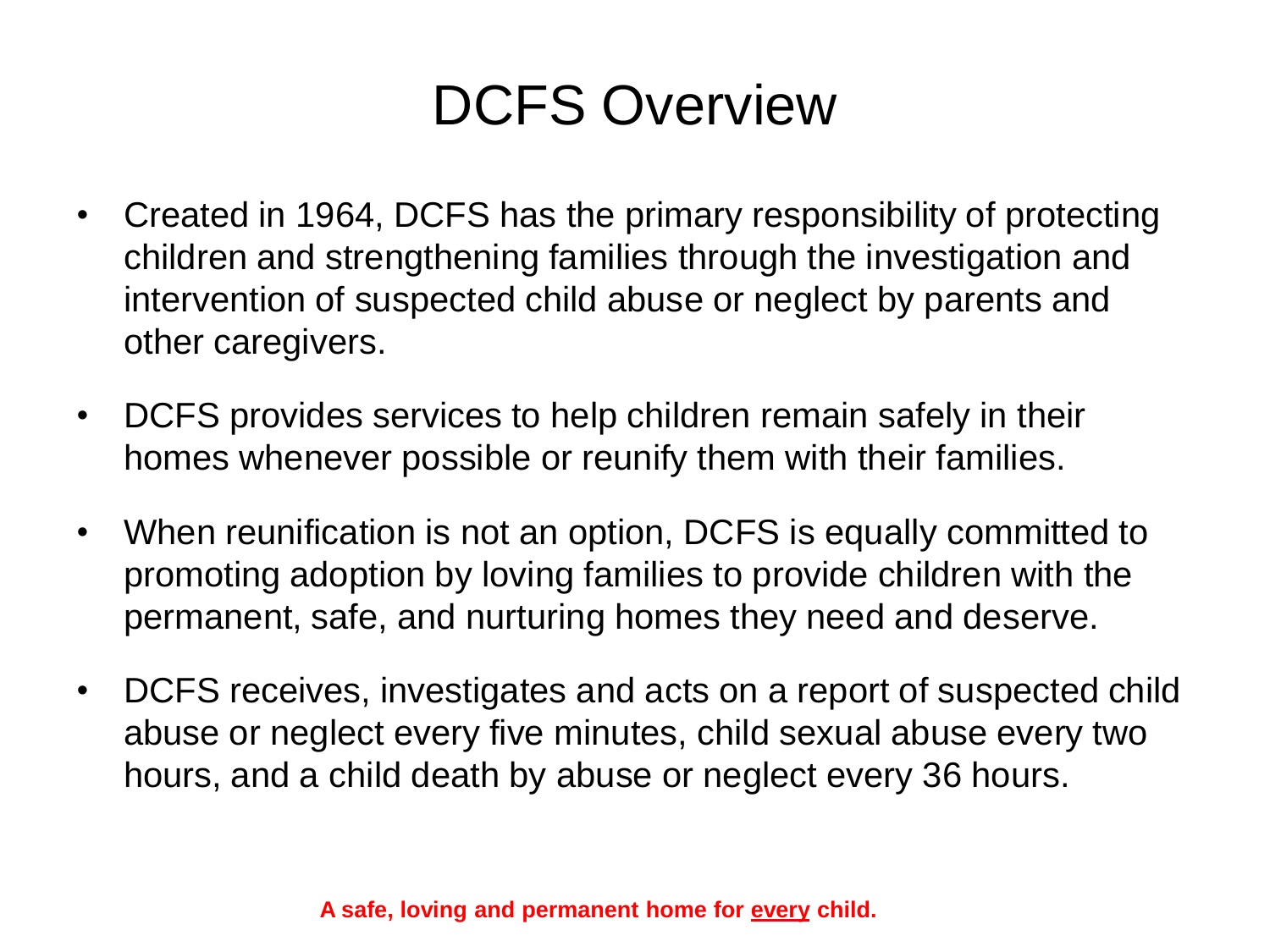## **Fund Summary**

**(\$ ,000)**

|                                 | <b>FY12</b>         | <b>FY13</b> | <b>FY14</b> | FY13-14     | FY13-14  |
|---------------------------------|---------------------|-------------|-------------|-------------|----------|
|                                 | <b>Expenditures</b> | Funding     | Request     | \$ Change   | % Change |
|                                 |                     |             |             |             |          |
| <b>All Funds - Total</b>        | 1,190,799.6         | 1,199,615.5 | 1,199,769.9 | 154.4       | 0.0%     |
| <b>State Funds</b>              | 1,185,742.9         | 1,191,893.0 | 1,189,358.3 | $-2,534.7$  | $-0.2%$  |
| <b>General Revenue</b>          | 805,997.3           | 731,992.2   | 716,133.9   | $-15,858.3$ | $-2.2%$  |
| <b>DCFS Children's Services</b> | 379,095.0           | 458,711.7   | 472,035.3   | 13,323.6    | 2.9%     |
| <b>Child Abuse Prevention</b>   | 185.3               | 500.0       | 500.0       | 0.0         | 0.0%     |
| <b>Special Purposes Trust</b>   | 465.4               | 689.1       | 689.1       | 0.0         | 0.0%     |
|                                 |                     |             |             |             |          |
| <b>Federal Funds</b>            | 5,056.6             | 7,722.5     | 10,411.6    | 2,689.1     | 34.8%    |
| <b>DCFS Federal Projects</b>    | 5,056.6             | 7,722.5     | 10,411.6    | 2,689.1     | 34.8%    |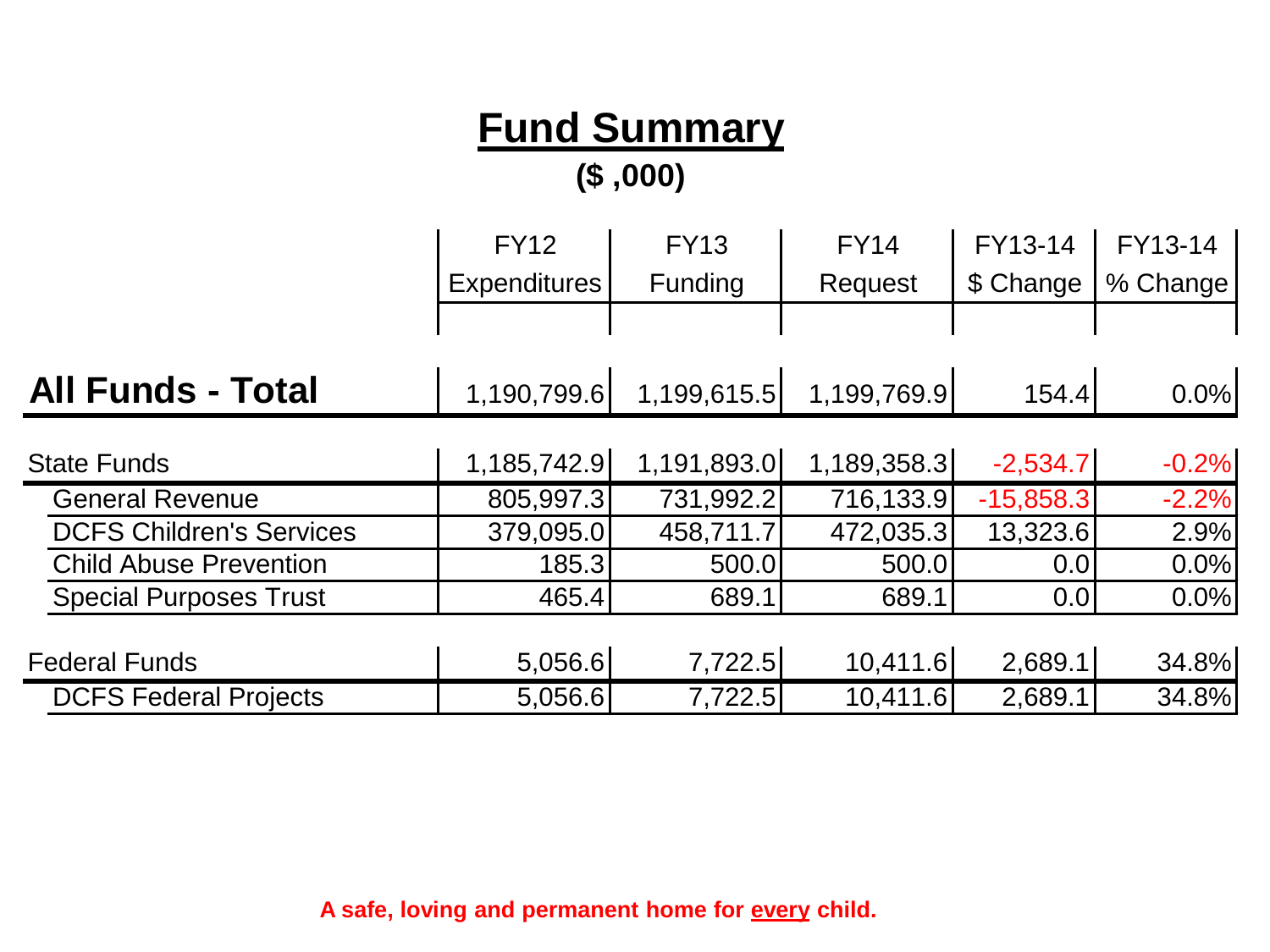# **Grants, Operations & Lump Sums**

|  | (0.00, 0.0) |
|--|-------------|
|--|-------------|

|                                  | <b>FY12</b>         | <b>FY13</b> | <b>FY14</b> | FY13-14     | FY13-14  |
|----------------------------------|---------------------|-------------|-------------|-------------|----------|
|                                  | <b>Expenditures</b> | Funding     | Request     | \$ Change   | % Change |
|                                  |                     |             |             |             |          |
| <b>Agency Total</b>              | 1,190,799.6         | 1,199,615.5 | 1,199,769.9 | 154.4       | 0.0%     |
|                                  |                     |             |             |             |          |
| <b>Grant Appropriations</b>      | 879,559.1           | 882,611.7   | 865,416.2   | $-17,195.5$ | $-1.9%$  |
| <b>General Revenue</b>           | 527,068.9           | 453,860.9   | 430,293.4   | $-23,567.5$ | $-5.2%$  |
| <b>DCFS Children's Services</b>  | 352,304.9           | 428,250.8   | 434,622.8   | 6,372.0     | 1.5%     |
| <b>Child Abuse Prevention</b>    | 185.3               | 500.0       | 500.0       | 0.0         | 0.0%     |
| <b>Operations Appropriations</b> | 268,379.6           | 267,642.1   | 275,351.3   | 7,709.2     | 2.9%     |
| <b>General Revenue</b>           | 268,379.6           | 267,642.1   | 275,351.3   | 7,709.2     | 2.9%     |
| <b>Lump Sum Appropriations</b>   | 42,860.8            | 49,361.7    | 59,002.4    | 9,640.7     | 19.5%    |
| <b>General Revenue</b>           | 10,548.8            | 10,489.2    | 10,489.2    | 0.0         | 0.0%     |
| <b>DCFS Children's Services</b>  | 26,790.1            | 30,460.9    | 37,412.5    | 6,951.6     | 22.8%    |
| <b>DCFS Federal Projects</b>     | 5,056.6             | 7,722.5     | 10,411.6    | 2,689.1     | 34.8%    |
| <b>Special Purposes Trust</b>    | 465.4               | 689.1       | 689.1       | 0.0         | 0.0%     |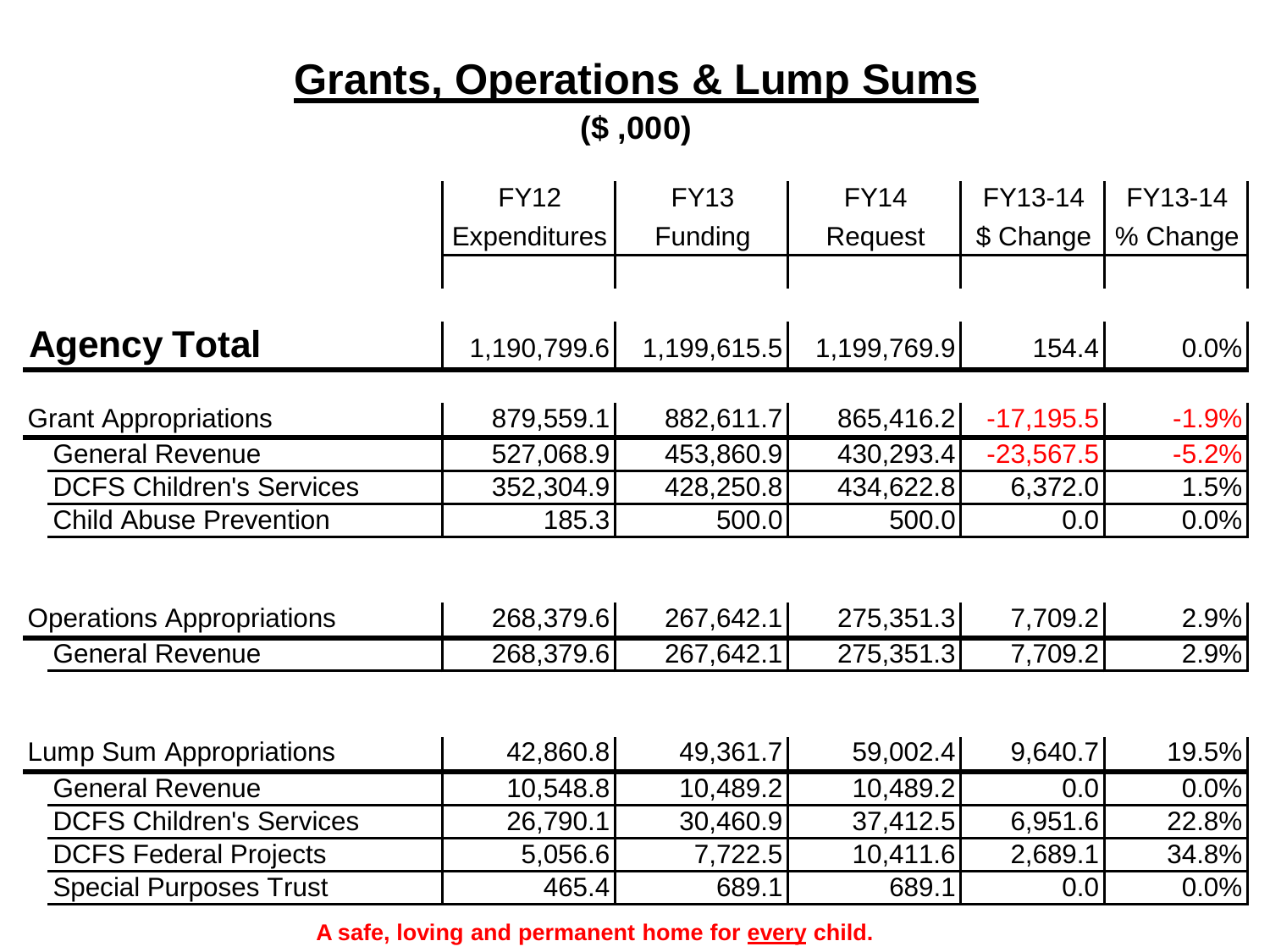# FY14 vs FY13 DCFS Budget Bridge

| <b>Appropriation Line</b>     | Change (\$ m)<br><b>FY13-14</b> |        | <b>Explanation</b>                                                                                                                                                                                                                                      |  |
|-------------------------------|---------------------------------|--------|---------------------------------------------------------------------------------------------------------------------------------------------------------------------------------------------------------------------------------------------------------|--|
| <b>Grants</b>                 |                                 |        |                                                                                                                                                                                                                                                         |  |
| Adoption & Guardianship       | \$                              | (6.5)  | Caseloads are expected to decrease as youth age out,<br>resulting in reduced costs                                                                                                                                                                      |  |
| <b>Foster Care</b>            | \$                              | (11.1) | Grant contracts are under an extensive executive review<br>to: prioritize mandated direct services to clients; convert<br>grant contracts to fee-for-service where feasible; and<br>reduce contract obligations to the level of expected<br>expenditure |  |
| <b>Family Preservation</b>    | \$                              | 2.6    | Increased private agency Intact Case Management<br>capacity                                                                                                                                                                                             |  |
| Counseling & Aux. Services \$ |                                 | (2.2)  | The number of Intact Cases needing counseling<br>services is expected to be lower, resulting in decreased<br>costs                                                                                                                                      |  |
| <b>Operations</b>             |                                 |        |                                                                                                                                                                                                                                                         |  |
| <b>Personal Services</b>      | \$.                             | 9.1    | Step & COLA increases resulting from the Union<br>contract                                                                                                                                                                                              |  |
| <b>SACWIS</b>                 | \$                              | 6.9    | Restore SACWIS funds for critical infrastructure<br>updates to increase efficiency & improve monitoring                                                                                                                                                 |  |
| <b>Federal Projects Fund</b>  | \$                              | 2.7    | Additional capacity for Federal grant awards                                                                                                                                                                                                            |  |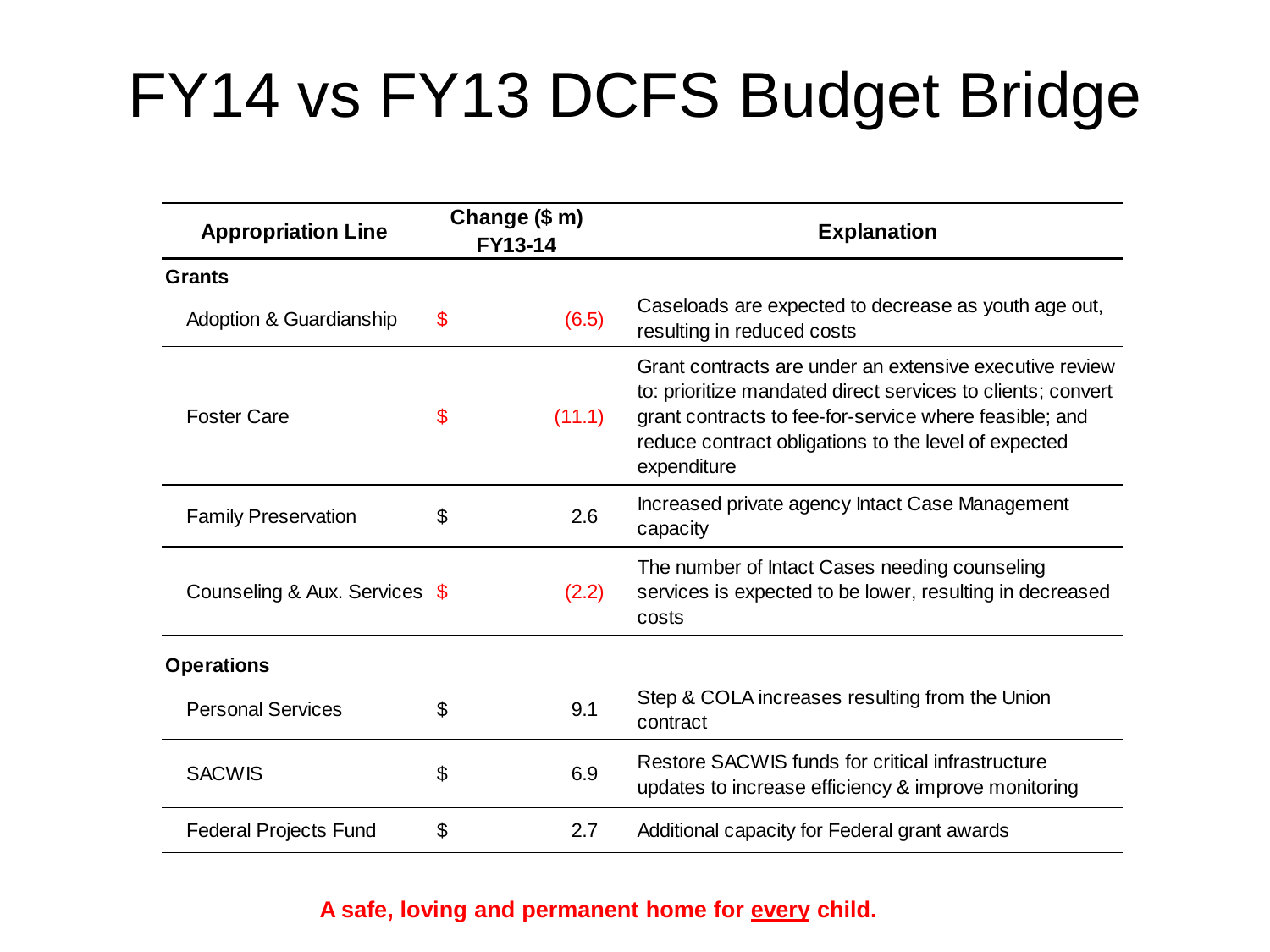# DCFS Key Accomplishments - FY13

## **Safe Kids**

- Modernized DCFS Hotline, doubling the number of calls answered on the first attempt;
- Reorganized staff, reducing middle-management and increasing frontline professionals, including 138 new child abuse investigators;

### **Permanent, Loving Homes**

- Redesigned Intact Families serving nearly five percent more families than FY 2012, and more than 2,000 children reunified with their families in FY 2013;
- Eliminated historical backlog of 3,500 background checks of prospective foster and adoptive parents;

## **Brighter Futures**

- Lead the nation in monitoring psychotropic drug use in foster care to reduce unnecessary medication of children;
- Foster children exceed statewide averages for leading health indicators, including wellness checkups, dental check-ups and immunizations;

## **Greater Accountability**

- Implemented new contracting reforms and increased monitoring to reduce fraud and protect tax dollars;
- 85 percent of child welfare contracts are now performance-based, a high standard not just for the public sector but also private industry.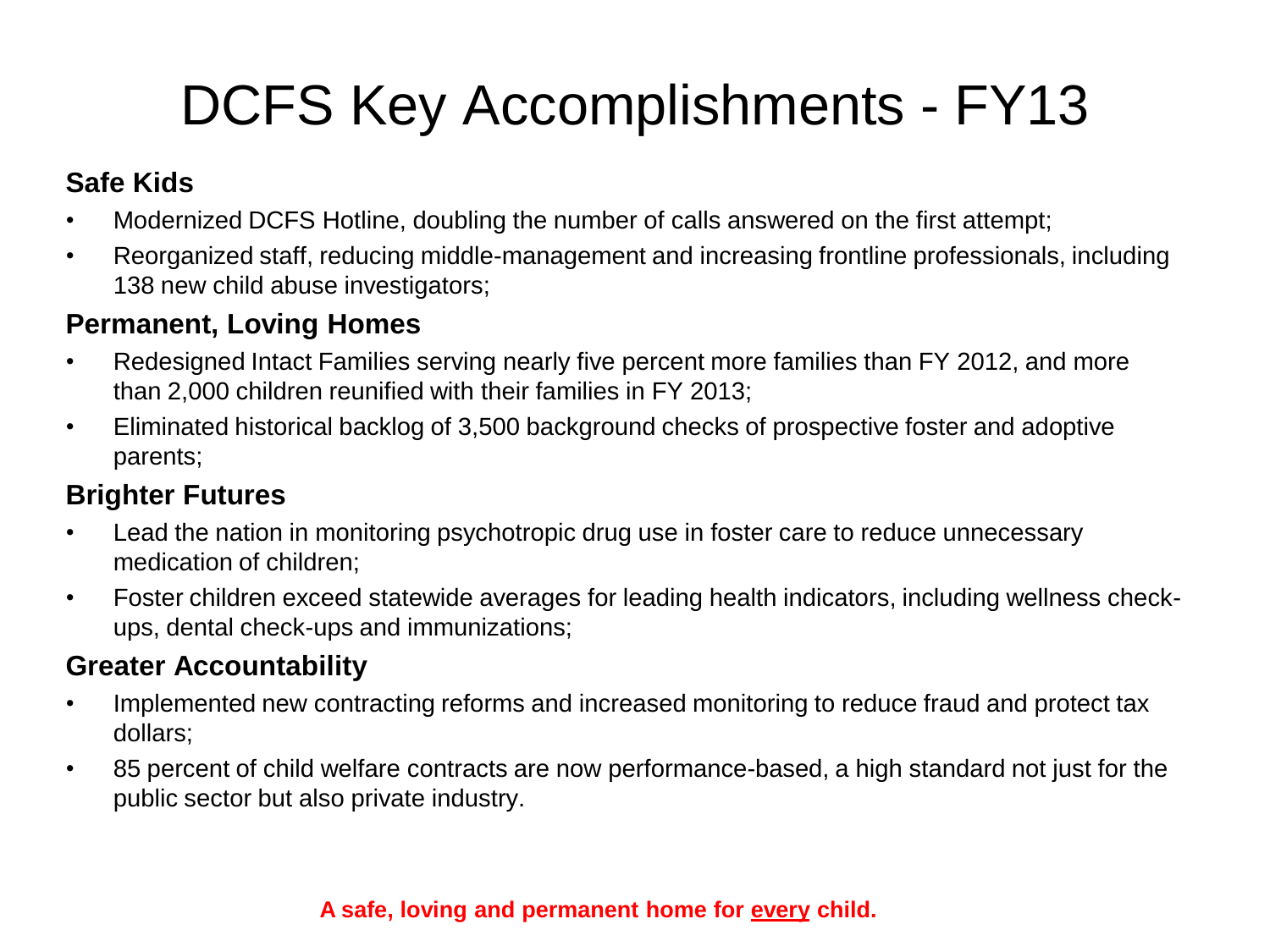## FY13 (Est) - DCFS Key Measures / Statistics

## **Safe Kids**

- Investigate allegations that 108,892 children are abused or neglected, an increase of 2 percent over FY12;
- Indicate 29,594 child victims of abuse or neglect, an increase of 3 percent over FY 12;

### **Permanent, Loving Homes**

- Take protective custody of 4,217 children, the second-best family preservation/child removal rate in the country;
- Serve 4,972 Intact Families and reunify one in six kids in foster care with their families this year;
- Provide 2,530 foster children who cannot return home with a safe, permanent, loving home through adoption or guardianship, an increase of 503 from FY 2012;

### **Brighter Futures**

• 47 percent of foster kids or more are placed in the home of a relative, and 52 percent or more relative caregivers receive formal training and licensure;

### **Greater Accountability**

- License and monitor 12,688 day care facilities, increasing standards for early learning under the federal *Race to the Top* grant;
- Make performance data for all contractual child welfare providers and DCFS work units available online to be used in reallocating spending in FY 2014.